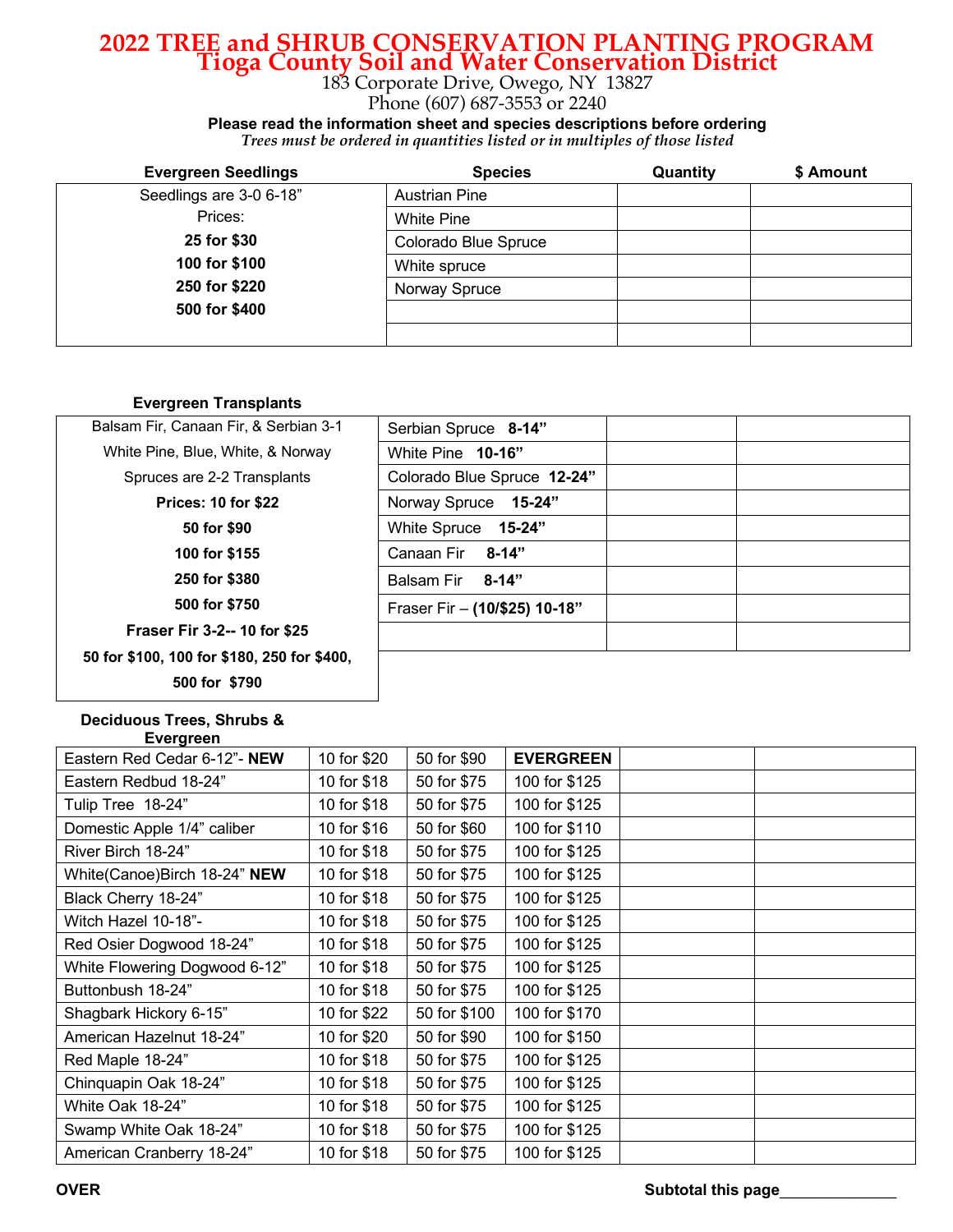| American Elderberry 12-24" | 10 for \$18 | 50 for \$75 | 100 for \$125 |  |
|----------------------------|-------------|-------------|---------------|--|
| Arrowwood 12-18"           | 10 for \$18 | 50 for \$75 | 100 for \$125 |  |
| Serviceberry 18-24"        | 10 for \$20 | 50 for \$90 | 100 for \$150 |  |
| Sycamore 18-24"            | 10 for \$18 | 50 for \$75 | 100 for \$125 |  |
| Black Walnut 18-24"        | 10 for \$21 | 50 for \$95 | 100 for \$160 |  |
| Lilac 18-24"               | 10 for \$18 | 50 for \$75 | 100 for \$125 |  |

#### **WILDLIFE PACS**

*All stock 12-24" unless otherwise noted*

| All SLUCK TZ-Z+ UNIGSS UNIGHOUSE NULGU                                                                              |                                          |                           |  |  |
|---------------------------------------------------------------------------------------------------------------------|------------------------------------------|---------------------------|--|--|
| BIRD/BUTTERFLY PAC - 2 each: Elderberry, Liatris Spicata, Ninebark,                                                 |                                          |                           |  |  |
| Butterfly bush (root) and Stella De Oro Daylily (root).                                                             |                                          | \$23/Pac                  |  |  |
| NATIVE FLOWERING TREE & SHRUB PAC - 2 each: Eastern Redbud,                                                         |                                          |                           |  |  |
| Red Osier Dogwood, Elderberry, Serviceberry, and Wh. Flowering dogwood                                              |                                          | \$23/Pac                  |  |  |
| ORNAMENTAL FLOWERING PAC -2 each: Butterfly Bush, Lilac, Ninebark                                                   |                                          |                           |  |  |
| Rose of Sharon, W.F. Dogwood                                                                                        |                                          | \$23/Pac                  |  |  |
| WILDLIFE NUT TREE PAC - 2 each: White oak, Swamp White Oak,                                                         |                                          | \$23/Pac                  |  |  |
| Pin Oak, Sawtooth oak and Red oak.<br>NATIVE NY WILDLIFE PAC - 2 each: White pine, Red Osier Dogwood, Black Cherry, |                                          |                           |  |  |
| Hazelnut, Serviceberry                                                                                              |                                          | \$23/Pac                  |  |  |
|                                                                                                                     |                                          |                           |  |  |
| POND HABITAT PAC (NEW) - 2 each: Red Osier Dogwood, Buttonbush, Willow                                              |                                          |                           |  |  |
| Sycamore, River Birch                                                                                               |                                          | \$23/Pac                  |  |  |
| <b>GROUND COVERS</b>                                                                                                |                                          |                           |  |  |
| <b>PACHYSANDRA</b>                                                                                                  |                                          | 10/\$15                   |  |  |
| DAYLILY, Stella De Oro (Heavy one fan division)                                                                     |                                          | 10/\$17                   |  |  |
| HOSTA PAC- Ventricosa, Hyacinthina, Albo Marginata, F. Aureo Marginata, Hadspen                                     |                                          |                           |  |  |
|                                                                                                                     |                                          | \$23/Pac                  |  |  |
| <b>FLOWERS</b>                                                                                                      |                                          |                           |  |  |
| PERENNIAL FLOWER PAC-2 each: Dream Baby Daylily & Francis Fay daylily,                                              |                                          |                           |  |  |
| Blue king iris, Snow queen iris, Stella De Oro Daylily<br>\$23/pac                                                  |                                          |                           |  |  |
| <b>WILDLIFE BERRIES</b>                                                                                             |                                          |                           |  |  |
| BLUEBERRY - Duke, Late-season, 5-12" rooted cutting                                                                 |                                          | 10/\$30.00                |  |  |
| BLACKBERRY, Darrow - 1-2' rooted cutting                                                                            |                                          | 10/\$28.00                |  |  |
| RASPBERRY, Latham Red - 9-15+" rooted cutting                                                                       |                                          | 10/\$28.00                |  |  |
| EDIBLE FRUIT PAC - 2 each Jersey blueberry, Blue Ray blueberry, Raspberry,                                          |                                          |                           |  |  |
| blackberry, strawberry                                                                                              |                                          | \$35/pac                  |  |  |
|                                                                                                                     |                                          | <b>TOTAL (from above)</b> |  |  |
| <b>PAYMENT MUST</b>                                                                                                 |                                          | <b>TOTAL OTHER SIDE</b>   |  |  |
|                                                                                                                     | There is no Sales Tax on the above items |                           |  |  |
| <b>ACCOMPANY ORDER</b>                                                                                              |                                          |                           |  |  |
|                                                                                                                     | <b>TOTAL (Planting Supplies)</b>         |                           |  |  |
| Make checks payable to:                                                                                             |                                          | <b>TOTAL ORDER</b>        |  |  |
| <b>Tioga County SWCD</b>                                                                                            |                                          |                           |  |  |
|                                                                                                                     | Name                                     |                           |  |  |
|                                                                                                                     |                                          |                           |  |  |

**Deadline April 1, 2022**

**Order early to assure getting the stock you want. Deciduous species sell out early. Orders can be filled after deadline if stock is still available.**

Address\_\_\_\_\_\_\_\_\_\_\_\_\_\_\_\_\_\_\_\_\_\_\_\_\_\_\_\_\_\_\_\_\_\_\_\_\_\_\_\_\_

Phone Daytime & Evening\_\_\_\_\_\_\_\_\_\_\_\_\_\_\_\_\_\_\_\_\_\_\_\_\_\_\_

E-mail (for pickup reminder)\_\_\_\_\_\_\_\_\_\_\_\_\_\_\_\_\_\_\_\_\_\_\_\_\_\_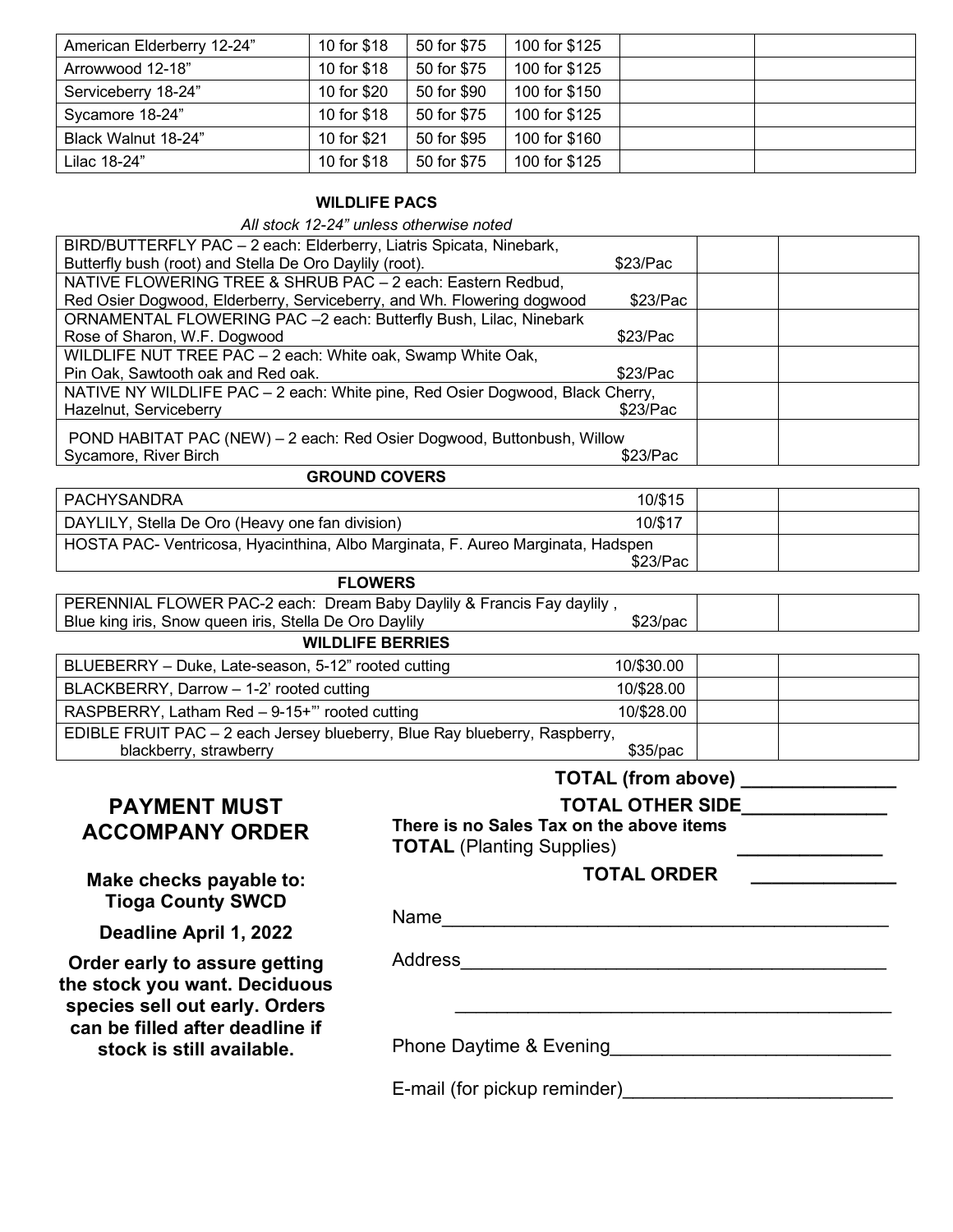### **2022 TREE AND SHRUB CONSERVATION PLANTING PROGRAM Tioga County Soil and Water Conservation District 183 Corporate Drive, Owego, NY 13827 Phone (607) 687-3553/2240**

## **WILDLIFE FRUIT TREES**

Good for wildlife area or informal orchard. All Edible. No varieties guaranteed. 2 varieties are needed for pollination. Trees **are sold like this because the nursery says they are misshapen or have an over stock of them. LIMITED QUANTITES**

| 3.6' arafted Dwarf or Sami dwarf Early Mid or Late season<br><del>ALLE</del><br><del>o o giancu Dwan o ochir uwan, Lany, wilu, or Late scason</del> | 1 /ድ 1 ሰ ሰሰ<br>7 <del>010.00</del>                  | <b>SOLD OUT</b> |
|-----------------------------------------------------------------------------------------------------------------------------------------------------|-----------------------------------------------------|-----------------|
| PEAR, 3-6' arafted tree. Farly, Mid, or Late season<br><del>r LAR oro grancu troc, Larry, wild, or Late scason i</del>                              | 1 /ድ 1 በ በበ<br><del>,,,,,,,,,,,,,,,,,,,,,,,,,</del> | <b>SOLD OUT</b> |

### **PLANTING SUPPLIES QUANTITY AMOUNT**

| SLOW RELEASE FERTILIZER TABLETS - 20-10-5 analysis, 10 grams each                                              |  |
|----------------------------------------------------------------------------------------------------------------|--|
| \$1.00 / 10 or 1,000 / case @ \$82.00/case                                                                     |  |
| MARKING FLAGS - 4"x5" fluorescent Pink plastic on 30" long 15 1/2 gauge                                        |  |
| wire staff \$1.50 / 10 - \$13.00 / 100                                                                         |  |
| MIRACLE TUBE TREE SHELTERS - 5' high X 3 $\frac{1}{4}$ -4 $\frac{1}{2}$ " diam. nested tubes.<br>5 for \$19.00 |  |
| Great for deer protection and acts like a mini greenhouse.                                                     |  |
| PLANTING/DIBBLE BAR- for rocky soils, 39" long and weighs 10 lbs<br>\$62.00                                    |  |

If ordering trees and shrubs please put this total on that form **TOTAL** 

No need to complete below if ordering from previous pages

| <b>PAYMENT MUST</b>                               | Name           |
|---------------------------------------------------|----------------|
| <b>ACCOMPANY ORDER</b><br>Make checks payable to: | <b>Address</b> |
| <b>Tioga County SWCD</b>                          |                |
| For the Tree & Shrub Program:                     |                |
| Deadline April 1, 2022                            | Phone: Daytime |
|                                                   | Evening        |
|                                                   |                |

E-mail will be used in instead of post card for pick-up reminder

**Please select ONE time slot below to arrange for pick-up of your order. Based on the time slot you select, we will be assigning you a 30 minute window to come pick up your order. For example, if you select 8:30am – 11:30am – you will be assigned a 30 minute window sometime within those three hours (i.e. – 9:00am – 9:30am).** 

| Friday April 15th                                                                              | (please check one only) | Saturday April 16th |
|------------------------------------------------------------------------------------------------|-------------------------|---------------------|
| $8:30$ am – 11:30am<br>$12:30 \text{pm} - 3:30 \text{pm}$<br>$3:30 \text{pm} - 5:00 \text{pm}$ |                         | $8:00am - 10:00am$  |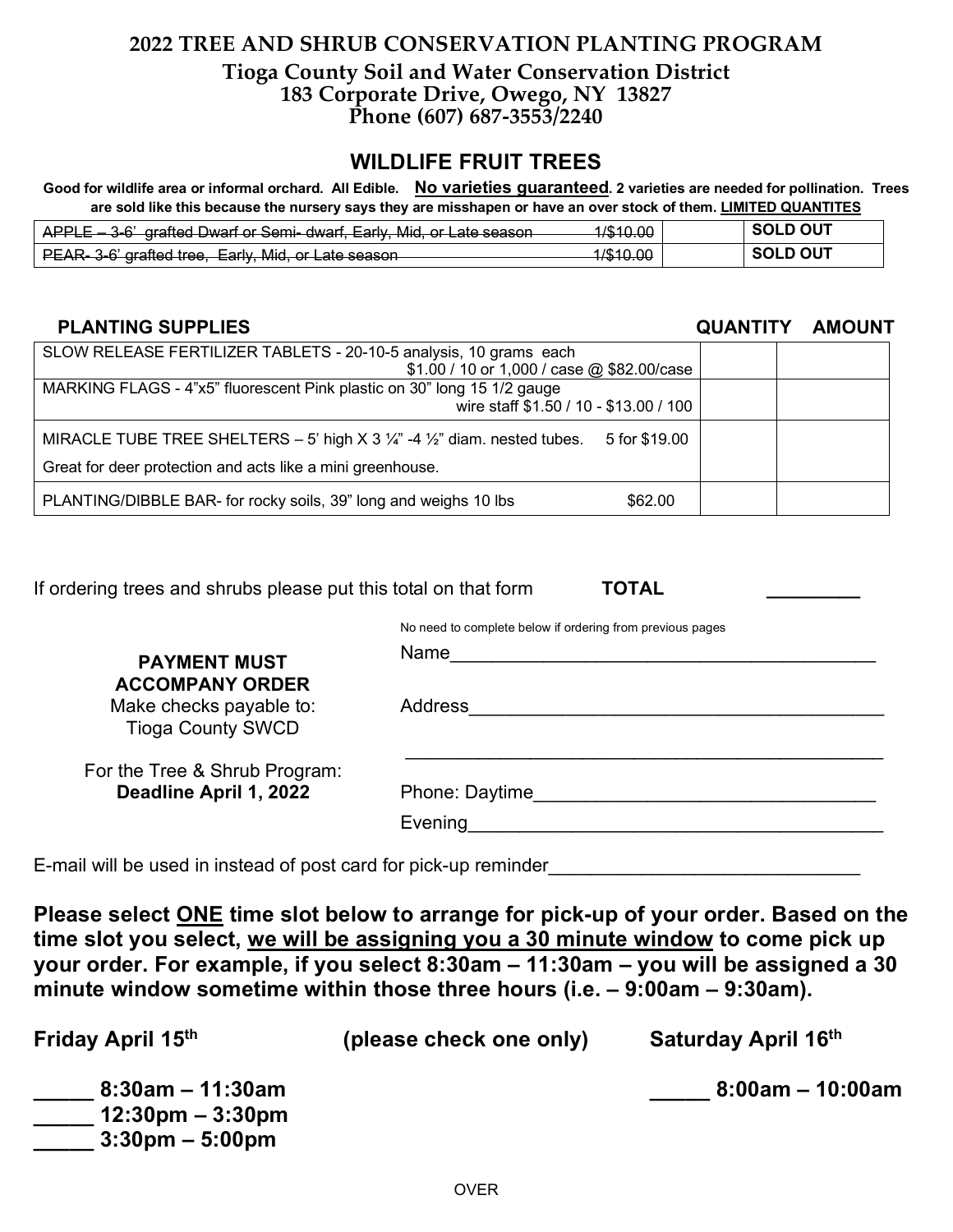#### **ORDERING EARLY HELPS INSURE THAT WE CAN SUPPLY THE SPECIES YOU WANT BUT YOU ARE STILL NOT GAURENTEED YOUR ORDER. WE WILL TRY OUR BEST TO COMPLETE EVERY ORDER**

Stock for the Conservation Planting Program was ordered in October 2021 based on species and numbers sold over the last 2-3 years.

The District reserves the right to refund payment if species is unavailable

Generally we can obtain additional evergreen stock if demand exceeds our original order.

Deciduous species are more difficult to obtain if demand exceeds our original order.

Order large quantities, 100 or more, before March 2022 to better insure availability

**Pick up dates are Friday April 15th and Saturday April 16 th at Tioga County Soil and Water Conservation,**

## **183 Corporate Drive, Owego, NY 13827**

## **Pick-up will be a drive-thru similar to last year. Choose your best pick up time above**

**Additional copies of this order form can be found on our website at** 

**www.tiogacountyny.com/programs-agencies/soil-and-**

**water/**

## **SPECIES DESCRIPTIONS CAN ALSO BE FOUND**

# **ON OUR WEBSITE**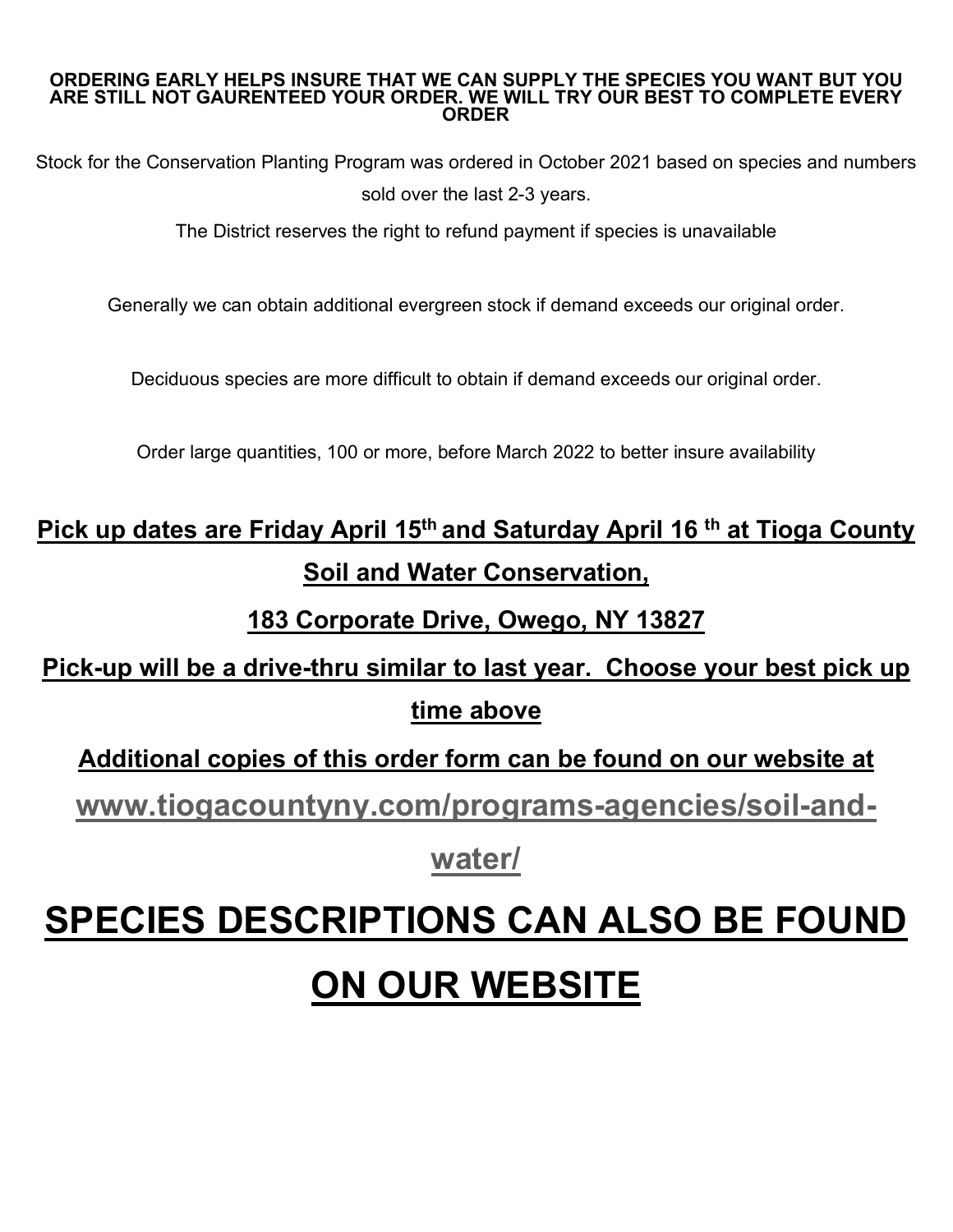#### **TIOGA COUNTY SOIL AND WATER CONSERVATION DISTRICT – 2022 TREE AND SHRUB PROGRAM INFORMATION and SPECIES DESCRIPTIONS**

*The District reserves the right to offer substitutions or refund payment on species if unavailable. The District will NOT be responsible for the success or failure of plantings.*

**All species are bare rootstock. Evergreen seedlings have grown entirely in their original seedbed and are 3-0 stock, three years in the seedbed. Transplants have been transplanted from the seedbed to a transplant bed. This allows the plant to grow a denser root system, more branching and a thicker stem. Fraser fir are 3-2 transplants. This means 3 years in a seedbed and 2 years in a transplant bed. Northern white cedar & Spruces are 2-2 transplants. Canaan and Balsam Fir are 3- 1 transplants. Deciduous seedlings are 1- 0 or 2-0 stock.** 

#### **EVERGREENS**

**AUSTRIAN PINE -** Native to Europe. A tree that grows to a height of 50 feet. Grows well on a variety of soils. Needles are dark green, stiff, grow in clusters of two, and are from 3 to 6 inches long. It is a very attractive ornamental. It is an excellent windbreak because of its stiff branches.

**WHITE PINE** – Largest of the Northeast conifers. 80 to 100' in height. 3-5" long dark bluish green needles are slender and flexible. Can grow 2'+ per year on preferred sandy loam soil. Valuable softwood timber. Can be pruned for Christmas trope

**BLUE SPRUCE** - Native to the Central Rocky Mountains. Needles are approximately 1 inch long and very sharp. It requires a more fertile, welldrained site than white spruce and prefers south and east slopes. It is used mostly as an ornamental and to a lesser degree, as a Christmas tree.

**NORWAY SPRUCE -** A native of Europe. Needles are dark green, ¾ to 1 inch long. Grows well on a variety of soils. However, the first five years of growth are very slow. It is not recommended for Christmas trees because the needles drop quickly. Used mostly for ornamentals and in windbreaks.

**WHITE SPRUCE** - Native to northern New York and Canada. Grows well on a variety of soils. Needles are short  $1/3$  to  $\frac{3}{4}$  inches long, and somewhat blue-green in color. When open grown as an ornamental it develops a handsome conical growth, which extends nearly to the ground. Used as Christmas trees, in windbreaks, and as ornamentals.

**EASTERN RED CEDAR** – Grows 30-40' in height. Best in full sun and dry to moist well drained soils. Tolerates drought very well. Produces a round blue fruit in the fall for wildlife. Wood is very rot resistant with a which is red and puts off a nice aroma.

**SERBIAN SPRUCE** – Grows to heights of 50-60' and spread of 25'. Slow to medium growth rate. Full sun to partial shade is best and moist, well drained soils. Tree is tall, thin with swooping arching branches which make it a nice ornamental tree.

**BALSAM FIR** – Very cold hardy. Grows 45-75' in height and 20-25' spread. Full sun to partial shade and moist, well drained acidic soils.

**FRASER FIR** - Native to the Appalachian Mountains. Needles are 1/2 to 1 inch long, dark green above and silvery white beneath, and crowded on the upper side of the twig. It's an excellent Christmas tree, a fast grower when young, and grows to a height of 30 to 40 feet. Likes well drained cool, moist soil. Prefers north and east slopes. Least affected by late spring frosts. Does poorly on hot, dry sites. May not survive extreme droughty conditions.

**CANAAN FIR-** Native to isolated pockets in West Virginia. Similar to both Fraser and Balsam fir. Will tolerate wetter soils and resistant to spring frost. 40- 55ft high. Best grown in deep, well drained loam with ample moisture.

#### **DECIDUOUS**

**EASTERN REDBUD –** Known as the harbinger of spring. Tree is considered a flowering and ornamental tree growing to a height of 20-30' and a spread of  $25 - 35$ . Begins flowering at a young age (~4 years) with rosy pink flowers in April. Full sun or partial shade and grows well in most soils.

**TULIP TREE –** Also called a yellow poplar. Noted for its tulip like flowers that are yellow with an orange band at the base. Flowers are followed by long, oblong, brown shaped fruits. 60 to 90' in height and a 30 to 50' spread. Full sun to partial shade. Grows best in moist, organically rich well drained soils.

**DOMESTIC APPLE** - Common apple variety. Full size apple tree will produce fruit 1½ -2½" in diameter. Deer and other wildlife will eat fruit.

**RIVER BIRCH-** Naturally grown on riverbanks but can be grown just about anywhere. 40-70' height. Fast growing. Full sun to partial shade is best. Good erosion control

**PAPER BIRCH-** Grows 50-70' and 35' spread. Full sun to part shade. Acidic, moist, well drained soils. Has smooth white bark that peels like paper. A tree loved by most people

**BUTTON BUSH** – Deciduous shrub. 6-12' in height. Grows well in wet soils. Very easy to grow with minimal maintenance. Excellent for wildlife. Full sun to part shade is best.

**BLACK CHERRY** - Highly valued timber tree growing 60-70 ft. Small cherries are used by wildlife.

**SHAGBARK HICKORY-** 60'-80'. Bark hangs in long strips on older trees. Edible nut in thick green husk. Thrives in full sun and rich, well drained loam.

**RED OSIER DOGWOOD –** 7-9' erect shrub with dark red winter stems. Yellowish white flowers in May. Full sun to partial shade. Prefers wet soils. Birds are very attracted to the fruit and for shelter. Good for erosion control

**AMERICAN HAZELNUT-** or Filbert. Multi stemmed shrub growing 15-18' high. Annual abundant sweet nuts. Plant multiples to ensure pollination. Full sun to partial shade with well-drained soil. Drought tolerant

**AMERICAN ELDERBERRY –** 10-15' high. Full sun to part shade. Moist well drained soil. Great for wildlife, jams, preserves, tinctures, and more.

**WITCH HAZEL –** 10-30' height. Pest and disease resistant. Bright yellow fragrant flowers at about 6 years old. Prefers north facing slopes with semi shaded habitats. Regular watering required

**WHITE FLOWERING DOGWOOD** – Grows to around 25' and 25' spread. Full sun to part shade. Acidic, moist, well drained soils. Great for yards or near buildings because it doesn't get very big. Blooms April-May with white flowers and red fruits in fall.

**SWAMP WHITE OAK** – Grows to 60-80' as a nice shade tree. Typically grows on hydromorphic acidic soils in low lands by streams, ponds, etc. Great tree for wildlife with acorns dropping in the fall.

**CHINQUAPIN OAK** - A fast growing oak, develops a short massive trunk when grown in the open. Produces acorns at 2-5 year intervals when mature. Grows 60-80 ft. tall and 2-3 ft. in diameter. Prefers deep, well-drained soil for best growth. Valuable timber tree. Fall foliage is deep red or orange.

**WHITE OAK** – 60' high slow growing tree. Grows well on most soils. Acorns great wildlife food, preferred over red oak. Valuable timber tree.

**SERVICEBERRY-** 8 to 20' high and 4 to 15' wide. Tolerant of most soils and grows well in full sun to part shade. Great pollinator plant and easy to care for.

**AMERICAN CRANBERRY** – Grows 5-8 ft. Flowers in spring, fruit in summer, and red fall color. Full sun to part shade. Alkaline, moist well drained soils but can tolerate wet sites. Makes great jams and sauces.

**LILAC** - 3-20' high. 20' wide. Fragrant white, pink, or purple flower clusters. Low maintenance. Makes for good privacy.

**RED MAPLE-** 40-60' Fast growing and tolerant of many soils. Full sun is best in well drained moist soils

**SYCAMORE -** Most massive tree in eastern North America grows to 75-100' with horizontal branching and a rounded habit. Grown around streams and rivers.3-5 lobed medium to dark green leaves (4- 10" wide) are similar to maple.

**BLACK WALNUT** – Grows over 60 ft. tall. Highly valued for its fine wood and edible nuts. Very site specific, prefers a moist, well-drained soil.

**ARROWWOOD** – Grows 5-10'. Best in Full sun to part shade. Moist well drained soil. Found along water courses. Flowers and fruits are very attractive to butterflies, bees, and song birds. White 4" flowers in late spring bring on blue-black berry drupes.